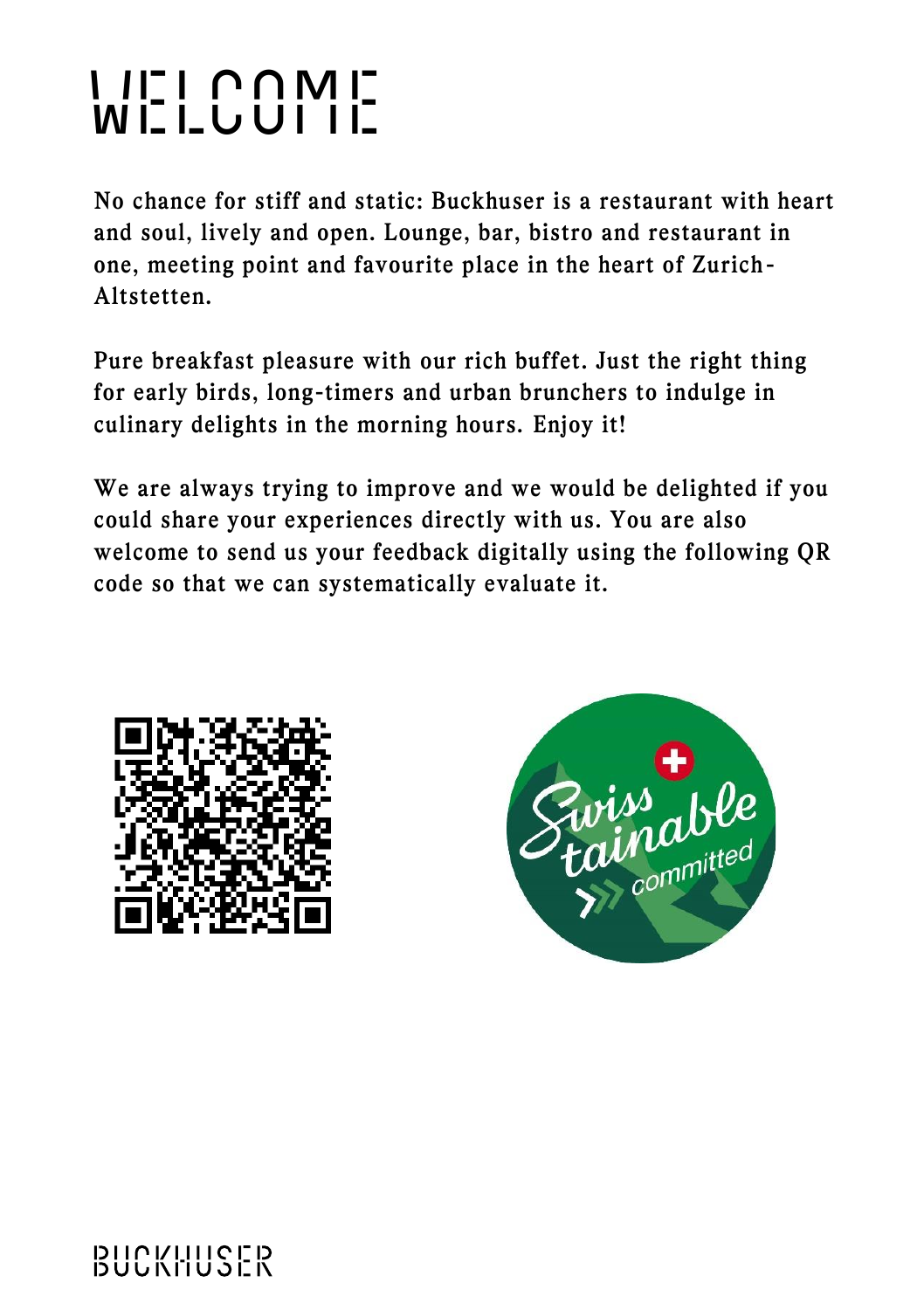## ו בו כו כו כו כו כו כו כו כו<br>דו ט ג'ז א ג'ז א בו או כו

| <b>Breakfast buffet:</b> |  |
|--------------------------|--|
|                          |  |

Choice of bread | croissant | muffin | jam | butter | fruit yogurt | cereals | dried fruits | smoked fish | hard- & soft cheese | charcuterie | fresh fruits | fruit salad

Scrambled eggs | bacon | sausages

Coffee | tea | milk | hot chocolate | orange juice | grapefruit juice

Breakfast time: Monday to Friday 6.30 am-10.00 am Saturday & Sunday 6.30 am-01.00 pm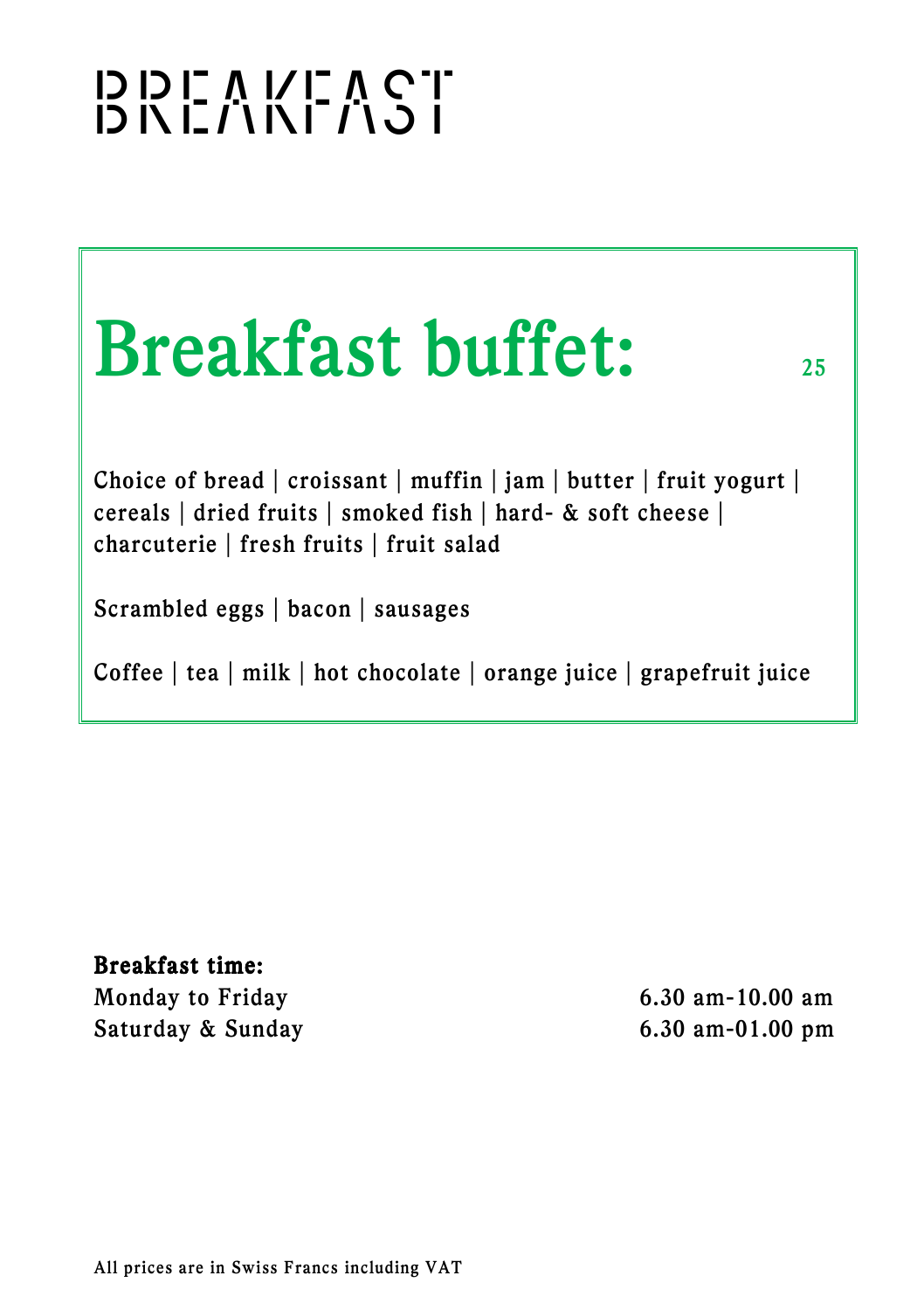### A LA CARTE

### Curving for more breakfast?

The rates "with buffet" are only valid in combination with the buffet breakfast (CHF 25). An additional +6 CHF is applied per items "without buffet".

| <b>CLASSICAL EGG DISHES</b>                                                                          |                    |              |                |
|------------------------------------------------------------------------------------------------------|--------------------|--------------|----------------|
| Fried eggs                                                                                           |                    | with buffet  | without buffet |
| Fried eggs   toast                                                                                   | $2 \text{ eggs}$ 5 |              | 11             |
|                                                                                                      | 3 eggs 7.5         |              | 13.5           |
| Plain omelette                                                                                       |                    |              |                |
| $2$ eggs $ $ cream $ $ chives $ $ toast                                                              |                    | 5            | 11             |
| <b>Omelette Rosi</b><br>2 eggs   cream   zucchini   mushrooms  <br>onions   tomatos   chives   toast |                    | 6            | 12             |
| <b>Omelette Seppi</b><br>2 eggs   cream   Swiss mountain cheese  <br>$ham$   toast                   |                    | 6            | 12             |
| Additional sides:                                                                                    |                    |              |                |
| Bacon                                                                                                |                    | $\mathbf{2}$ |                |
| Ham                                                                                                  |                    | 2            |                |
| Coleslaw salad                                                                                       |                    | $\mathbf{2}$ |                |
|                                                                                                      |                    |              |                |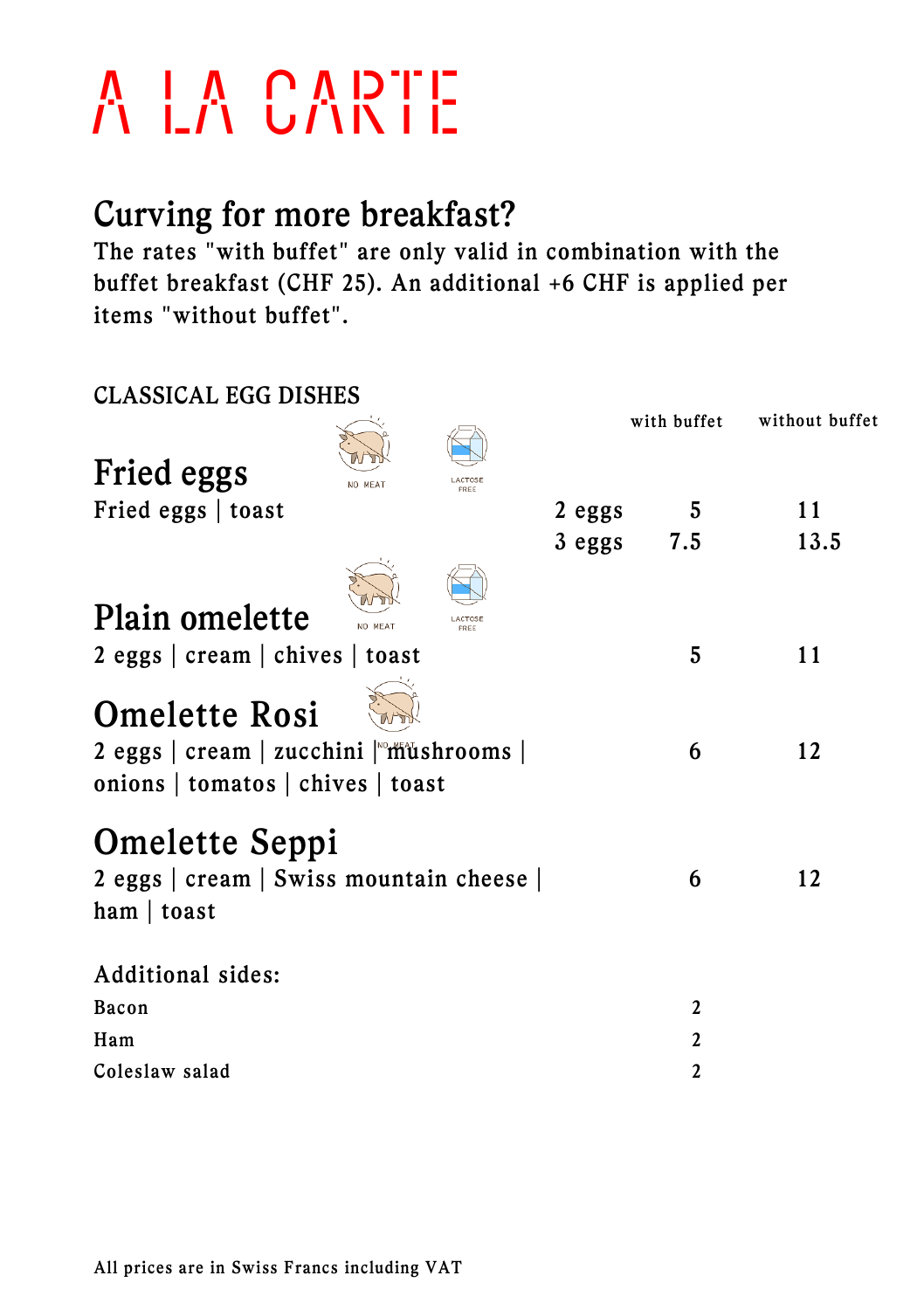## A LA CARTE

#### SUPERB EGG DISHES

BUCKHUSER

|                                                                                                            |          | with buffet    | without buffet |
|------------------------------------------------------------------------------------------------------------|----------|----------------|----------------|
| <b>Eggs Benedict</b>                                                                                       |          |                |                |
| 2 poached eggs   crispy bacon                                                                              |          | 8.5            | 14.5           |
| Hollandaise sauce   toasted bread                                                                          |          |                |                |
| <b>Eggs Florentina</b><br>NO MEAT<br>2 poached eggs   spinach leafs  <br>Hollandaise sauce   toasted bread |          | 8.5            | 14.5           |
| Salmon & Cheese Eggs<br>2 poached eggs   smoked salmon  <br>fresh cheese   chives   toasted bread          |          | 8.5            | 14.5           |
| AMERICAN PANCAKES                                                                                          |          |                |                |
| <b>Plain Pancakes</b>                                                                                      |          |                |                |
| Pancake   Canadian maple syrup                                                                             | 3 pieces | 6              | 12             |
|                                                                                                            | 6 pieces | 12             | 18             |
| <b>Blueberry Pancakes</b>                                                                                  |          |                |                |
| Pancake   blueberries                                                                                      | 3 pieces | 6              | 12             |
|                                                                                                            | 6 pieces | 12             | 18             |
| Canadian maple syrup                                                                                       |          |                |                |
| Additional sides:                                                                                          |          |                |                |
| Crispy bacon                                                                                               |          | 2              |                |
| 1 scoop of vanilla ice cream                                                                               |          | $\overline{2}$ |                |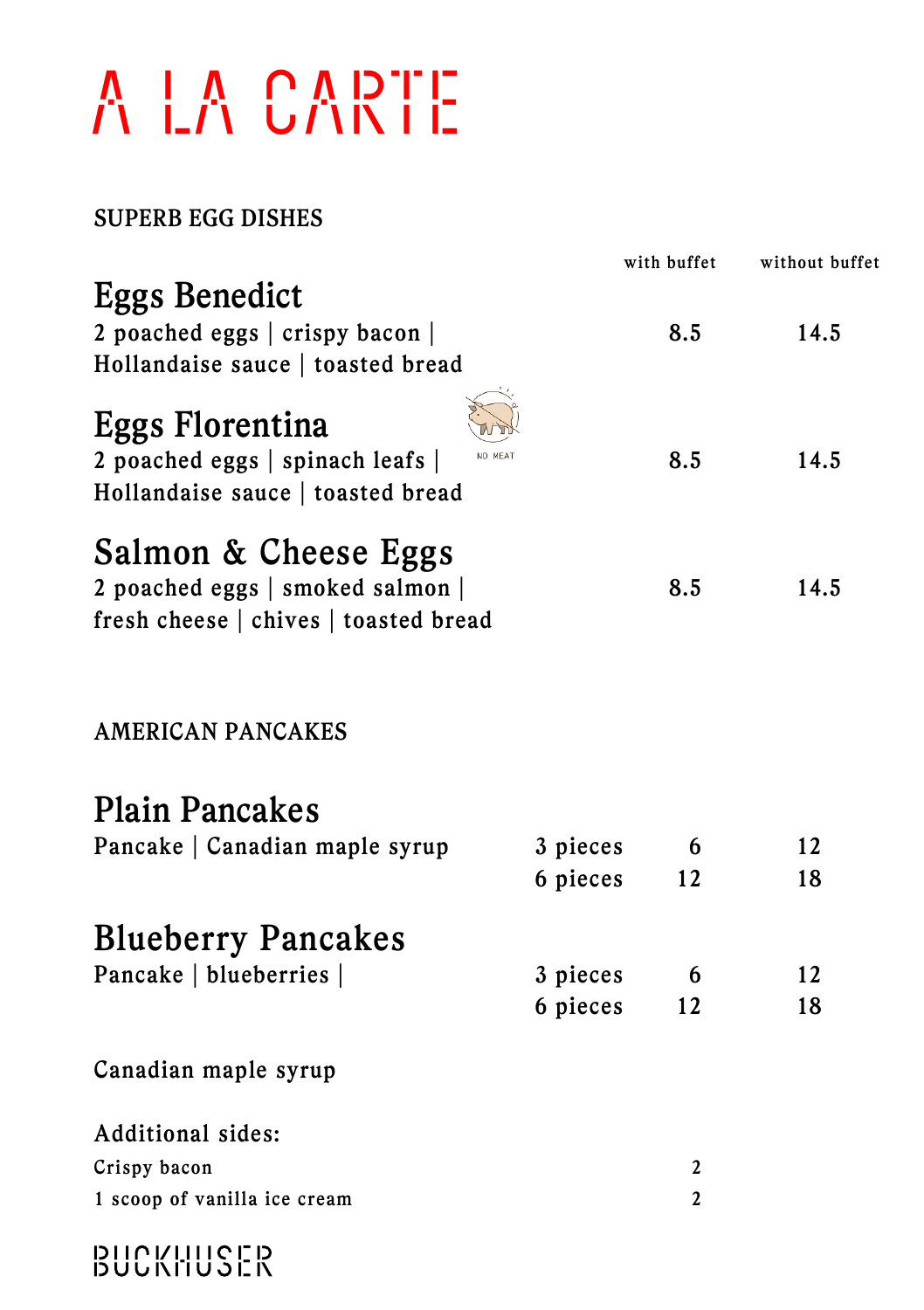## **BREAKFAST & BRUNCH**<br>החוסות של האוני האוני

SALADS & TARTE FLAMBÉE

|                                                                                                |              |                | with buffet | without buffet |
|------------------------------------------------------------------------------------------------|--------------|----------------|-------------|----------------|
| <b>Spring Soup</b><br>Asparagus cream soup   garnished                                         | <b>JEGAN</b> |                | 3           | 9              |
| Caesar salad<br>lettuce (Thurgau) $ $ crispy-croutons $ $<br>parmesan cheese   caesar-dressing |              | small<br>large | 7<br>13     | 13<br>19       |
| Onion and bacon tarte flambée                                                                  |              |                |             |                |

| Oven-fresh tarte flambée   bacon   onions |  |  |
|-------------------------------------------|--|--|
| crème fraîche                             |  |  |

 $\sim$ 

| WW<br>Leek tarte flambée                   |    |    |
|--------------------------------------------|----|----|
| NO MEAT<br>Oven-fresh tarte flambée   leek | 11 | 17 |
| crème fraîche                              |    |    |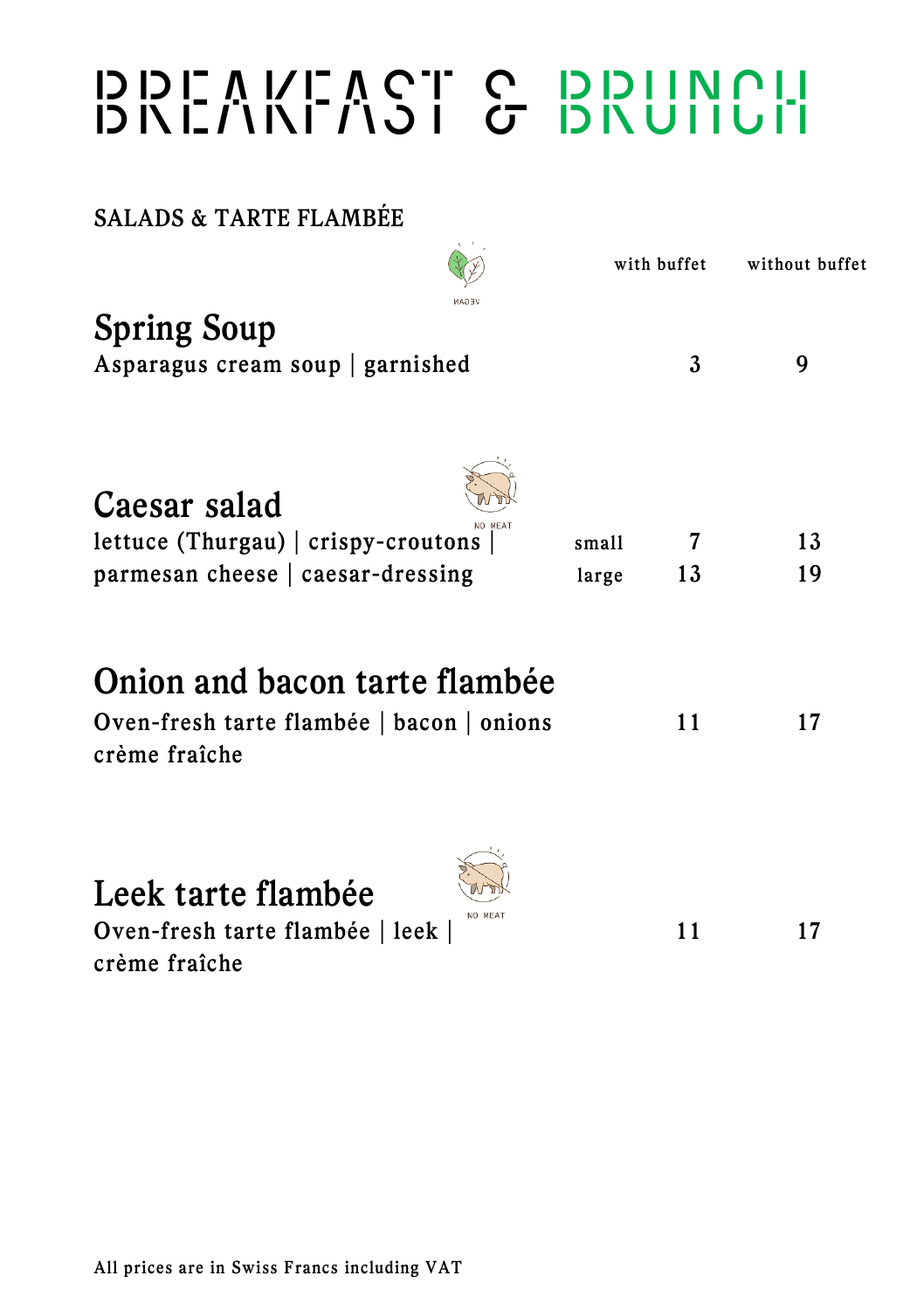### **BREAKFAST & BRUNCH**<br>BREAKFAST & BRUILUIT

**SANDWICHES** 

|                                                |          | with buffet    | without buffet |  |
|------------------------------------------------|----------|----------------|----------------|--|
| <b>Buckhuser Burger</b>                        |          |                |                |  |
| Swiss Angus beef   brioche bun                 | Original | -17            | 23             |  |
| lettuce   tomatos   cucumber   Buckhuser sauce |          |                |                |  |
| onions   coleslaw salad   French fries         |          |                |                |  |
| & Crispy bacon & Valais mountain cheese        |          | $\mathfrak{D}$ |                |  |
|                                                |          |                |                |  |

### Chicken Clubsandwich

Butter-toast | Swiss chicken breast | 21 27 fried bacon | lettuce | tomatos | onions | egg | Buckhuser dip | French fries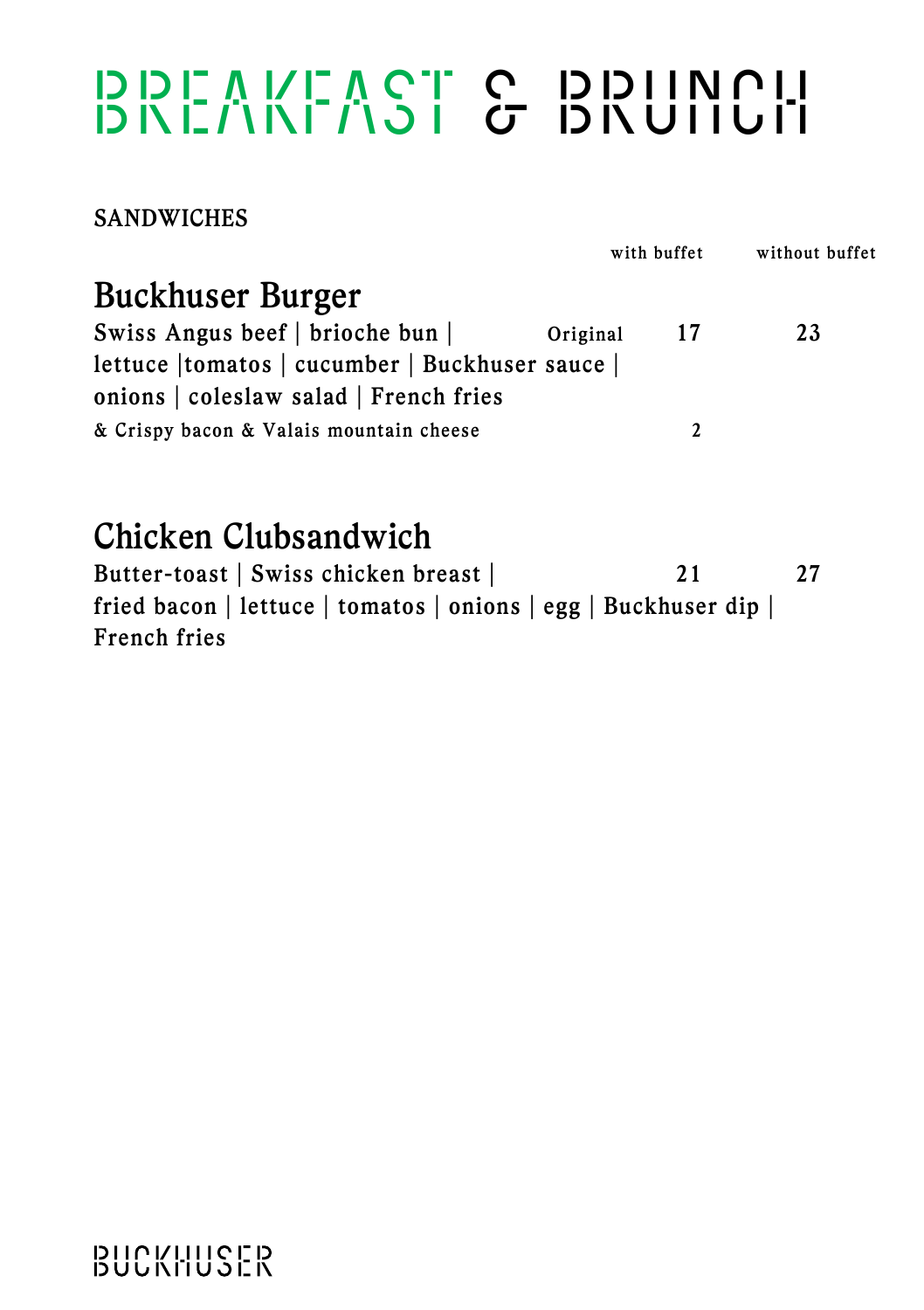## DELICIOUS&SI ANNLING

#### NON-ALCOHOLIC

| <b>Nojito</b>                                                 | with buffet |   | without buffet |  |
|---------------------------------------------------------------|-------------|---|----------------|--|
| Lime juice $\vert$ cane sugar $\vert$ mint $\vert$ ginger ale |             | 6 | 12             |  |
| WITH ALCOHOL                                                  |             |   |                |  |
| Prosecco<br>NUDO Extra Dry DOC / Colli del Soglio             | 1 d1        | 4 | 9              |  |
| Hugo<br>Prosecco   elderflower syrup   mint   lime            |             | 7 | 12             |  |
| <b>Aperol Spritz</b><br>Aperol   Prosecco   soda   orange     |             | 7 | 12             |  |

Our staff will be happy to inform you about ingredients in our dishes that may cause allergies or intolerances.

For the protection of minors: The law forbids the sale and distribution of wine, beer and cider to under 16 year olds, as well as spirits, aperitifs and alcopops to under 18 yearolds. Staff may require identification.